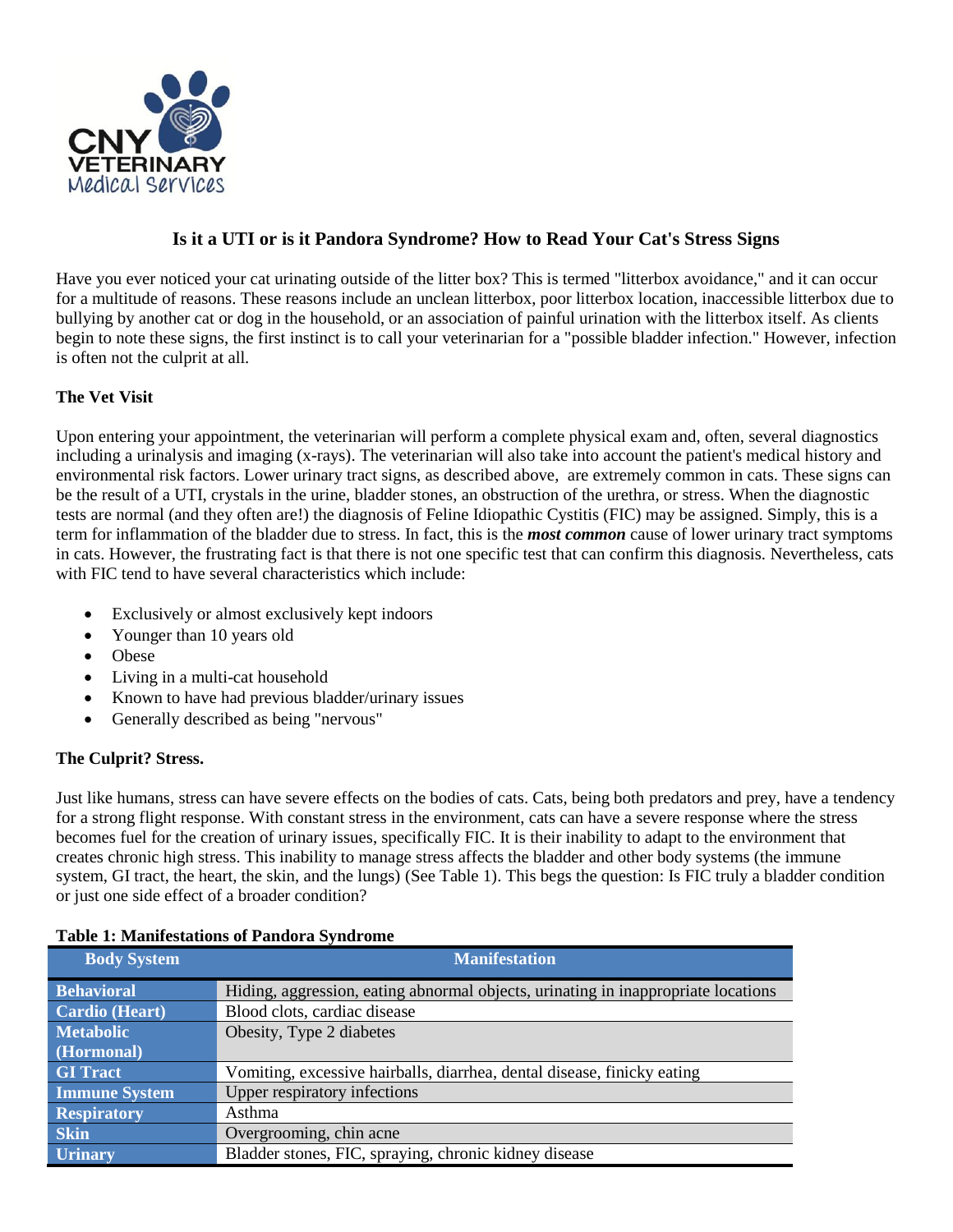### **Treatment: A Multifold Path**

Before long term management strategies can be addressed, the initial bladder pain and discomfort must first be managed. This usually includes pain management and anti-inflammatories prescribed for at home or more intensive therapy in a veterinary hospital. For more long-term management, the client must create a sense of stability and predictability for the cat, which aims at reducing stress in the home setting. We recommend the following 9 areas of treatment which focus on the cat's environmental needs:

**1. Safety:** Provide safe places for the cat to watch over activity or hide. Provide multiple resting places according to the cat's preference. Ideal places include window seats, cat trees, covered cat beds, or accessible cubbies on the bottom of a bookshelf.

**2. Pheromones:** These are chemicals that cats naturally secrete to transmit specific information to other cats. **a.** One synthetic pheromone is a diffuser that mimics the calming pheromones emitted by female cats while nursing their kittens. It is best used to decrease social tension in multi-cat households.

**b.** Another synthetic pheromone mimics the pheromones transmitted through cats' facial glands to create a feeling of calm. This is a spray that can be used on blankets or as a diffuser at home.

**3. Multi-cat Household:** It is essential that each cat in the household has its own set of resources (i.e. food, water, resting spots, and litter box) to prevent bullying by other cats.

**4. Scratching Areas:** Scratching is a natural behavior for cats to communicate. To curb scratching of inappropriate items (i.e. furniture, carpet, etc), cat scratchers should be supplied based on the cat's preferences.

**a. Up or Down?** Some cats like to stretch upward and some prefer digging into carpet

**b. Texture:** Scratchers can be made of several materials (wood, cardboard, carpet, etc). If the cat is not using the current post, try switching materials.

**c. Location:** Place scratching posts in prominent socially significant areas. If the cat is already

scratching furniture or other items, place a scratching post next to those items.

**d. Claw Management:** Trim the cat's claws regularly to decrease damage to household items. Soft plastic caps (Soft Paws) can be placed on the cat's claws to protect items from being destroyed.

**5. Litterboxes:** Litterboxes should be offered with the following formula: [#of cats +1] litterboxes

**a. Hygiene:** Scoop the litterbox daily. Ideally, wash the box completely with mild detergent at least monthly. **b. Location:** Locate the boxes in quiet, low-traffic areas that are easy to access. Spread them throughout the house to prevent one cat from blocking another's access. In a multi-story house, there should be 1+ litterbox available on each level.

**6. Food and Water:** Food and water should be offered away from litterboxes and in multiple locations to prevent guarding by other cats. Like the litterboxes, food and water should not be placed in noisy or high-traffic areas.

**a.** Some cats may be interested in re-circulating water fountains.

**7. Social Interactions:** Cats often look to their humans as companions. It is important to offer play and snuggle time to each cat that enjoys these interactions. However, playtime should be initiated and ended by the cat.

**a.** Offer a variety of games and toys; learn each cat's preferences.

**b.** Training can provide a good bonding experience with cats. Clicker training is mentally stimulating for the cats (and is also impressive for social media videos! )

**c.** If your cat enjoys affection, provide plenty of lap time and petting to reduce stress.

**8. Solo Play:** Self-entertainment is great when the client is not at home. Start with 1 toy to gauge the cat's interest and then add, swap and rotate toys for environmental enrichment. Consider toys that dangle from door knobs, automatic laser toys, ball toys that can be filled with treats and chased around, etc.

**9. Medication:** Sometimes medication is needed to control anxiety for cats when behavioral/environmental modifications do not seem to be enough to decrease anxiety levels. For these cats, the veterinarian will prescribe a medication based on each individual cat's anxiety. For cats that are difficult to give medications to at home, clients can try over-the-counter solutions, such as Pill Pockets, or they can have the medications tailored at a compounding pharmacy.